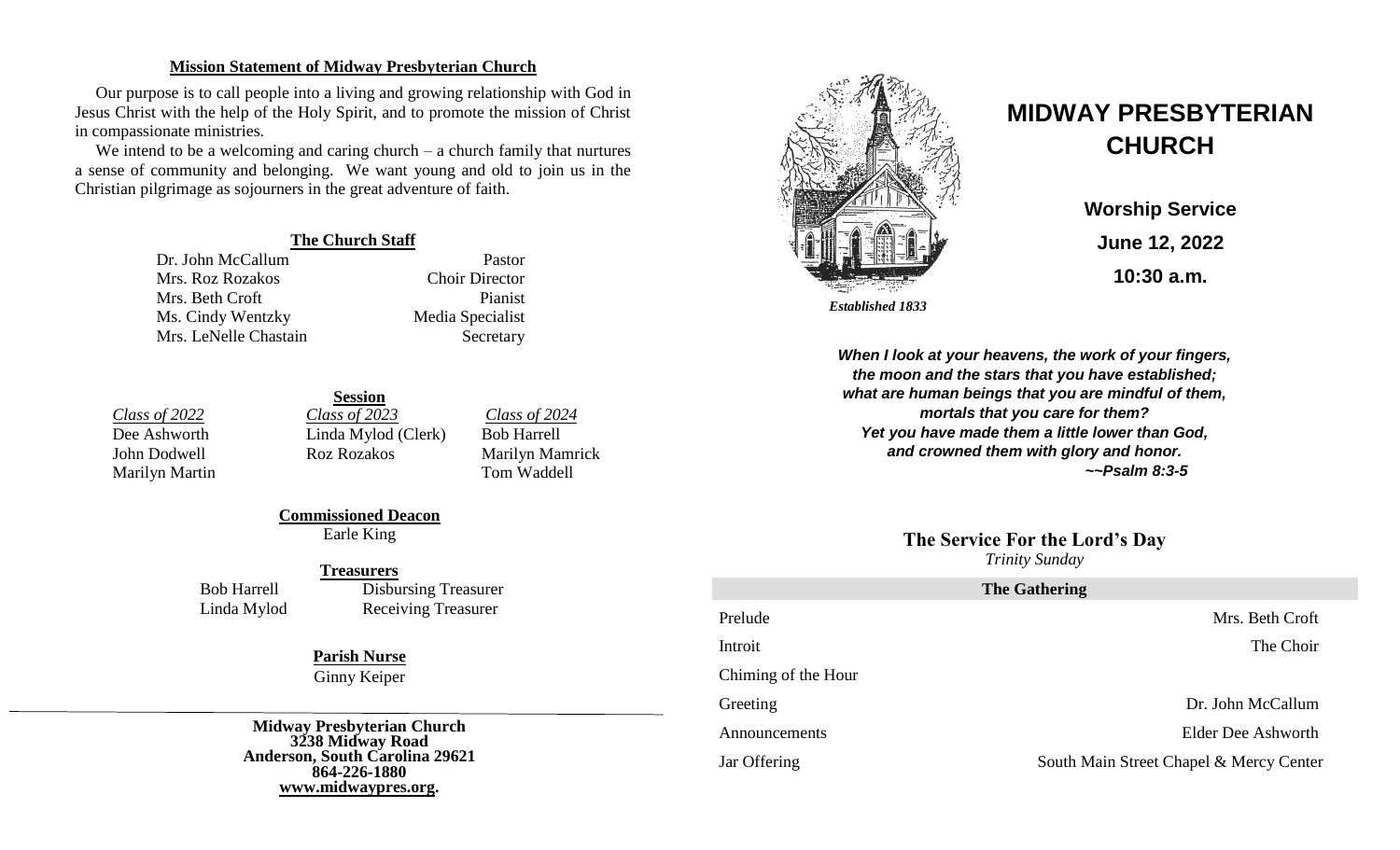### Responsive Call to Worship

Pastor: Lord, how magnificent is your name in all the earth! **People: Praise the Father!** Pastor: Who are we that you are mindful of us? Yet you have crowned us with glory and honor. **People: Praise Jesus Christ!** Pastor: Full of grace and truth. **People: Praise the Holy Spirit! Unison: Let us worship God in spirit and in truth!** Sermon *"Creator and Creature"* Dr. John McCallum **Responding to the Word** \*Hymn #69 *"Holy, Holy"* \*Affirmation of Faith *The Apostles' Creed*

> *I BELIEVE in God the Father Almighty, Maker of heaven and earth, and in Jesus Christ His only Son our Lord who was conceived by the Holy Ghost, born of the Virgin Mary, suffered under Pontius Pilate, was crucified, dead, and buried; He descended into hell; the third day He rose again from the dead; He ascended into heaven, and sitteth on the right hand of God the*

*Father Almighty; from thence he shall come to judge the quick and the dead.*

Presentation of Tithes and Offerings

The Offertory Prayer

The Offertory Music

\*The Doxology

The Prayers of the People

*forgiveness of sins; the resurrection of the body; and the life everlasting. Amen.*

 *I BELIEVE in the Holy Ghost; the holy catholic church; the communion of saints; the* 

Opening Prayer

\*Hymn #3 *"Holy, Holy, Holy! Lord God Almighty"*

\*Call to Confession

\*Unison Prayer of Confession

Almighty God, rich in mercy to all who call upon you: Hear us as we come humbly confessing our sins and imploring your mercy and forgiveness. We have broken your holy laws in word and deed, and by the sinful affections of our hearts. We confess our disobedience and ingratitude, our pride and willfulness. Have mercy upon us, most merciful Father. And of your great goodness grant that we may serve and please you in newness of life. Through the grace of Jesus Christ our Lord. (Silent Prayers) Amen.

\*Assurance of Pardon

Pastor: The Peace of God be with you. **People: And also with you.**

\*Gloria Patri

| <b>The Word</b>                                            |                            | <b>The Sending</b> |                                                                                                                     |                                                                                  |  |
|------------------------------------------------------------|----------------------------|--------------------|---------------------------------------------------------------------------------------------------------------------|----------------------------------------------------------------------------------|--|
| <b>Prayer for Illumination</b>                             |                            |                    |                                                                                                                     |                                                                                  |  |
| The Psalm                                                  | Psalm 8                    |                    | $*Hymn$ #147                                                                                                        | "How Great Thou Art"                                                             |  |
| Anthem                                                     | "Mansion Over the Hilltop" | The Choir          |                                                                                                                     | *Charge and Blessing<br>Choral Benediction #426<br>"Blest Be the Tie That Binds" |  |
| The Epistle Lesson                                         | Romans $5:1-5$             |                    | Blest be the tie that binds Our hearts in Christian love;<br>The fellowship of kindred minds Is like to that above. |                                                                                  |  |
| Leader: The Word of the Lord.<br>People: Thanks be to God. |                            |                    | *Postlude                                                                                                           | (*Those who are able may stand.)                                                 |  |